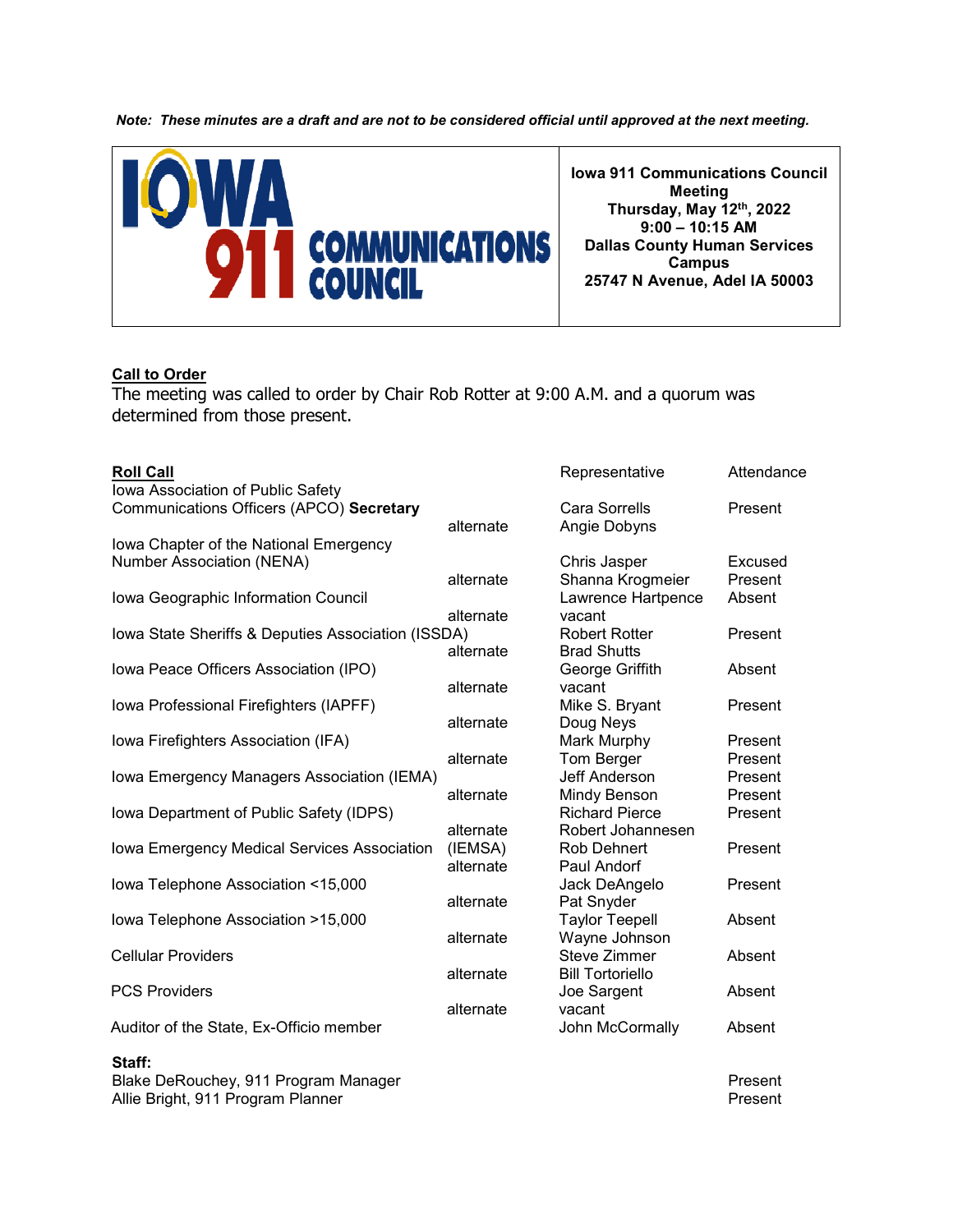#### **Guests also present in person or by teleconference**:

- Chris Maiers, ISICSB SWIC **Lacey Hogan** James Stromberg, CISA Sarah McClure, Ames PD Brad Button, Des Moines PD Josh Duden Ryan Mulhall, ICN<br>Hollie Davidson, ISICSB Bill Burnett, Comtech Paul Trewin, Central Square Lynne Warren, Zetron Jodi Teal Amanda Pyle, Story County 911 **Diane Sefrit, SCI Regional 911** Kenneth Weber Michelle Campbell, Scott County (SECC)<br>Tracey Bearden, Polk Co 911 Michelle Campbell, Scott County 91 Jeremy Cremeans, Tama County EMA/911 Evan Johnson, LSA Paige Klaaren, Iowa County 911 Trisha Quijano, IUB Nick Brockman, Polk County SO Kirk Hundertmark Eric Porter, ICN Tom Holladay, RACOM Terry McClannahan, Dallas County SO Shelly Eggert Samantha Bobbie Wells, Sac County 911
	- Pam Freshwater, Monroe County 911 Brenda Vande Voorde, Fayette County 911 Stephen Rodriquez, ICN<br>Tammy Rodriquez, ICN

## **Introductions**

Chair Rob Rotter welcomed everyone. A roll call was conducted by Secretary Cara Sorrells of the board members in attendance. A quorum was established, and the meeting continued.

## **Approve the Agenda**

Chair Rob Rotter asked for a motion to approve the agenda as presented. Motion by Richard Pierce to approve the agenda. Seconded by Jack DeAngelo. All ayes. Passed.

## **Approve the Minutes**

Chair Rob Rotter asked for a motion to approve the previous meeting minutes. Motion by Richard Pierce to approve the minutes. Seconded by Mark Murphy to approve the minutes of April 14<sup>th</sup>, 2022. All ayes. Passed.

# **State of Iowa Administrator Reports (Blake DeRouchey)**

## Program Manager Report

- Program Financials
- Forms
	- Expenditure Collection:
		- Warren
	- Service Board Membership:
		- Plymouth
- Potential RFP Circuit Audit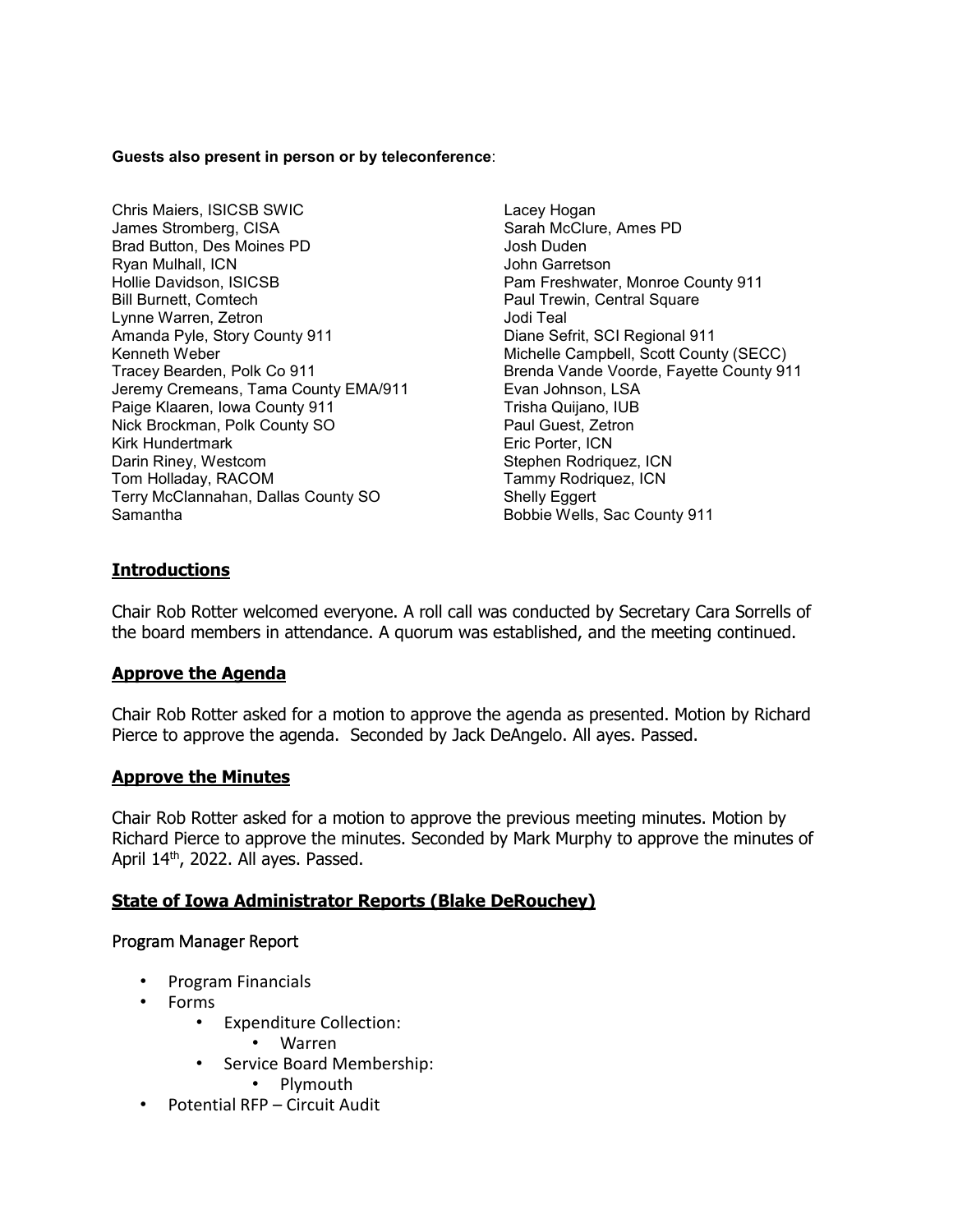- AT&T Location Based Routing
- HF 2436 Workgroup
- Interop Workshop
- APCO Presentation FirstNet PSAC

Blake pointed out on the quarterly payments to PSAPs worksheet that there is an asterisk by Warren County due to them not submitting their PSAP expenditure form from the previous reporting cycle. The amount listed on the report is the full amount, however they did withhold the 35% as required by code. They were sent a certified letter notifying them of this. The 35% will be held in a reserve for up to a year until they submit their form. Once the form is submitted, they will release the payments that were withheld. They can withhold up to four quarterly payments and if the form is not submitted that amount stays in the operating surplus.

On the expenditure report Blake also wanted to point out a change with the wireless service providers and wireless cost recovery. In Iowa Code 34A that provision is set to sunset in 2026. Previously he has always listed the carriers involved that submit to them for cost recovery. That historically has dwindled, and this is the first quarter where only one carrier has submitted for cost recovery. The rest do not. He can no longer list the name of the carrier that does submit because it's a proprietary issue, in code it is confidential. He can only list the amount that was submitted for cost recovery, not the carrier.

Continuing with his report, Blake advised that \$322,000 was transferred into the operating surplus. That is the front end of how the surcharge works. One thing that he looks at on a quarterly basis is how much they are transferring into the operating surplus, but then also see how much they are spending in expenditures - specifically in the virtual consolidation or nonrecurring part that is listed below the operating surplus. The report shows that out of the nonrecurring virtual consolidation they actually spent more than they banked in the operating surplus. In looking back, two out of the three quarters this year that has been the case. It is something to keep an eye on, however that is also the reason why when they did their end of year forecasting, they held a little bit of that in reserve. It is the obligated stuff that they know is coming out of Zetron. They know about that and when they do the end of year calculations on how much they will pass through they make sure they have enough to cover their expenditures and known obligations. He just wanted to highlight that as something to keep an eye on.

This report is the quarter from January – March. The \$268,000 listed there as paid out for the consolidation grant was actually paid out in January. This was submitted by Oelwein PD/Fayette County and this report still encompasses that payment.

Another item listed here is the \$20,295 for PSAP moves. Every time a PSAP moves, they expend funds to move the ESInet connection for that PSAP. That also comes out of the operating surplus. Finally, on the National 911 Grant that performance period ended March  $31^{st}$  and they are in the process of submitting their final voucher which is about a million dollars. When you factor in some of the surplus stuff and how much they are spending on shared services, that is something they have factored into slowly spending down the operating surplus. They are trying to do it in a controlled fashion and that National 911 Grant revenue is something they have known about and counted on to go towards that project. That will be closed out hopefully this month. Landline cost recovery is not part of 34A, it is just wireless cost recovery listed in 34A.

DeRouchey moved onto the rest of his program manager report and noted something that he wanted to socialize and get some input on is concerning a potential RFP for a circuit audit. There are companies that do circuit audits, and the state of Minnesota did this a couple of years ago. Clayton County just went through this and saved \$50,000 a year. This could be a half step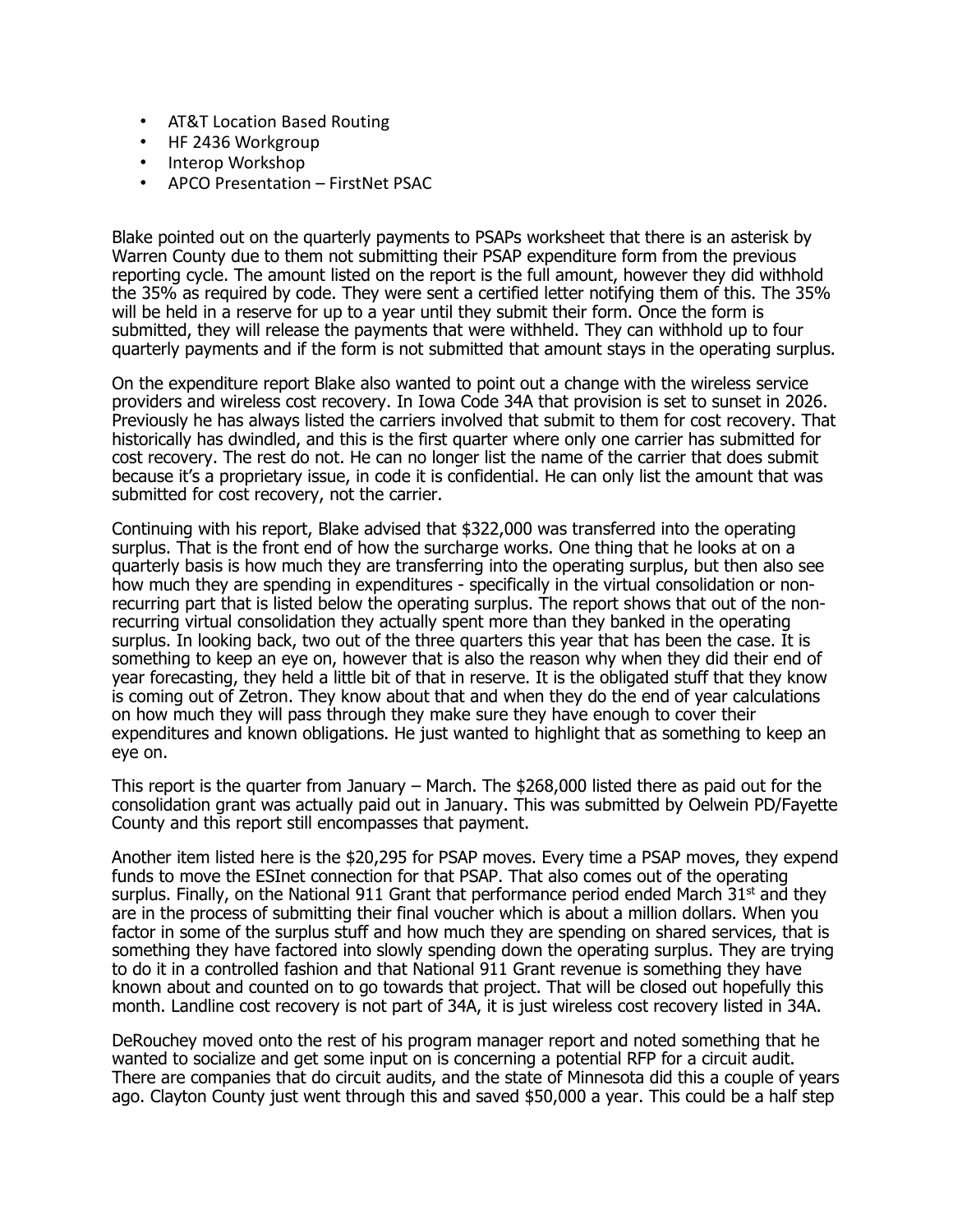or measure so that PSAPs can disconnect services or circuits that are no longer needed and identify what is currently active. There are a couple of different thoughts on how to approach this and he would like to get pricing for both models. One being that they do the procurement and PSAPs that are interested in it can purchase off it. We would be getting the economy of scale, or the state power of purchasing for pricing. The other option would be to ask what the cost would be to do a statewide project. This would be a company that would work with all the PSAPs or those interested, work with the telephone companies, and work to eliminate those unnecessary circuits and circuit costs. They would love to do it at the program level, but they don't have the proverbial bandwidth and technical expertise to do such a thing. He knows of two such companies that do this. Like the Clayton County example, \$50,000 a year is a substantial savings for legacy circuits that are no longer needed. He is seeking input and has the thumbs up from the department to go forward with it. If there are any other ideas, he is open to those as well to work them into the RFP.

Jack DeAngelo missed last month's meeting but advised he is willing to help and understands the issue. From a telco perspective he offers any assistance, and he is familiar with billing. He explained a lot of this could be legacy equipment from the old GTE days, which probably shifted over to Iowa Telecom and then Windstream. He offered also that hopefully the long-term perspective is that the independent telcos pretty much transport into Aureon, and they are reworking their switch or moving their voice switch in Des Moines with the goal of getting to SIP on the wireline side. His company is wanting to get to SIP transport on the end of trunking as soon as possible just to alleviate headaches. That will change the billing, maybe for the better or maybe for the worse. Blake agreed that we need to get to that technology. They have been discussing this and it is a good conversation to have in the near future.

Mark Murphy asked if there have been any updates with Windstream. He has been trying to get a circuit shut off for over a year and they finally shut off the wrong one. It did not affect them, so they are now trying to get the other one shut off. Blake advised that he and a member of ICN's new management team had a call with Windstream. Her previous career was with Windstream, so they were hoping to leverage that relationship. They did have a call with them, but he did not feel that they got much further down the road with that conversation. After last month they were looking at how we can do this statewide, or holistically so it is not just one PSAP at a time feeling that frustration. They are by no means done or putting it back on the shelf. But this was their first attempt at trying to have that conversation and it was not fruitful.

## Program Manager Report

- **Legislative** 
	- SF 2298
		- An Act authorizing a local emergency management commission to assume the duties of a joint 911 service board
		- Does not have to come up for discussion or a vote
		- Should the Service Board want to cede authority, would require a 2/3rds vote by both entities.
		- Passed by both chambers
	- HF 2436
		- An act relating to public safety answering point cost and expense data collection from county joint 911 service boards
		- Passed by both chambers
		- Signed by Governor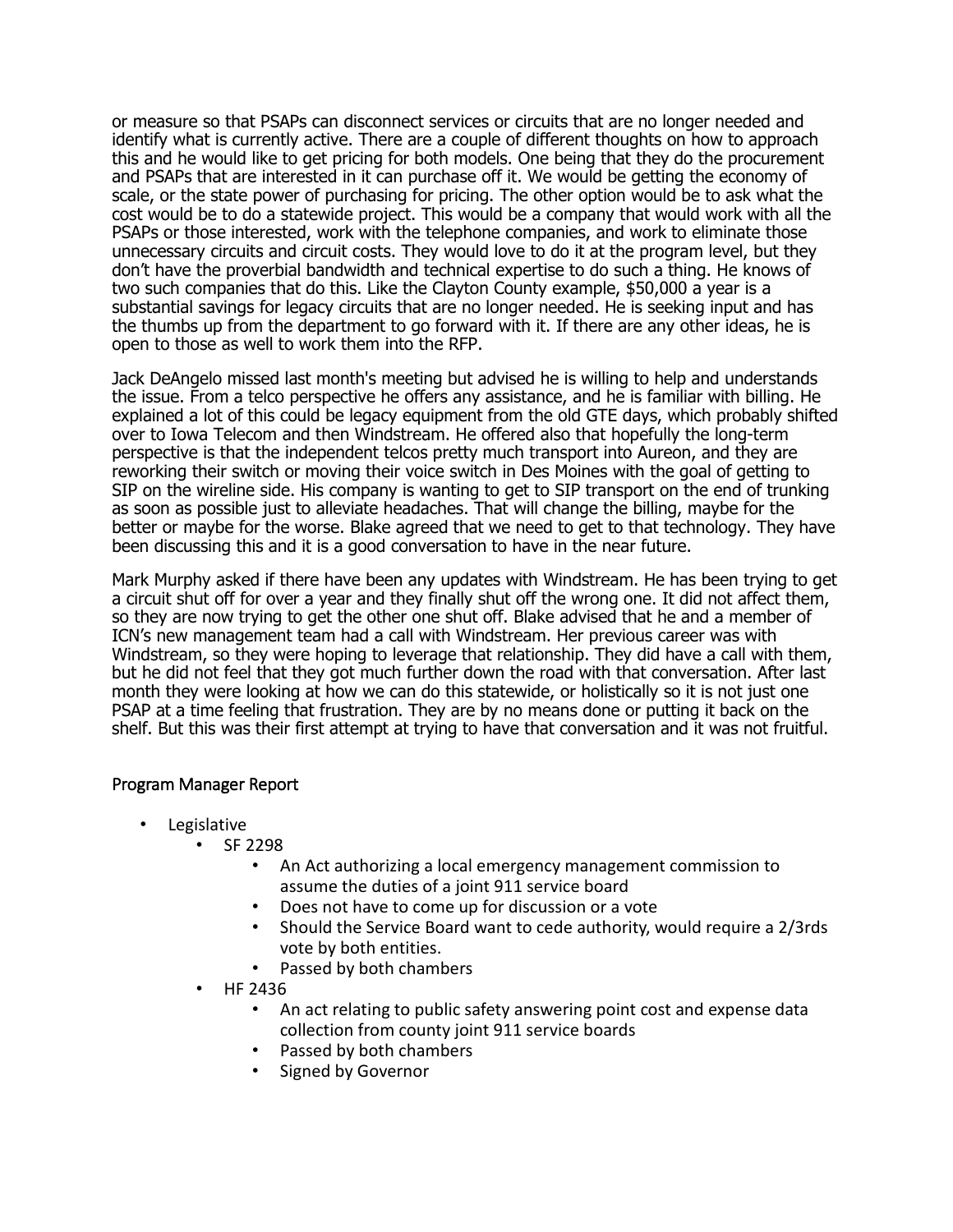Blake advised he got a good response from those interested in a HF 2436 workgroup. It is likely that not everyone will be able to serve but he wanted to make an offer to any Council members who want to participate in looking at that report and updating it.

## 2022 GIS Information

- Benchmarks 2022
	- Upload within 6-month period
	- 98% GIS
	- 98% ALI to Road Center Line
	- **0 Critical errors**
		- GeoMSAG/ALI 6.0 Go Live Update

## FY2022

- April: 4 Counties
	- $\cdot$  \$36,000
- Period 2: 88 Counties
	- $\cdot$  \$576,000
- FY2022:
	- $\cdot$  \$1,188,000

Blake advised the proposed updated date to go live with ALI 6.0 and launch the GIS based MSAG is the last week of May. The critical errors have basically been taken care of and they are fairly confident that they can make that timeline. They were trying to make sure that they don't schedule it and have to cancel again so we have not seen a formal date go out. We should expect to see a note go out hopefully in the next week.

# Current Travel/Public Ed/Training Fund

- **100,000 Annually** *(FY2022)*
- Expended: \$35,823.86
- Total Approved: \$11,910.00
- Remaining: \$52,266.14

There have been no requests for public education and training. If there are still funds available this time next month, they will probably do an application to print more children's activity books.

# Program Updates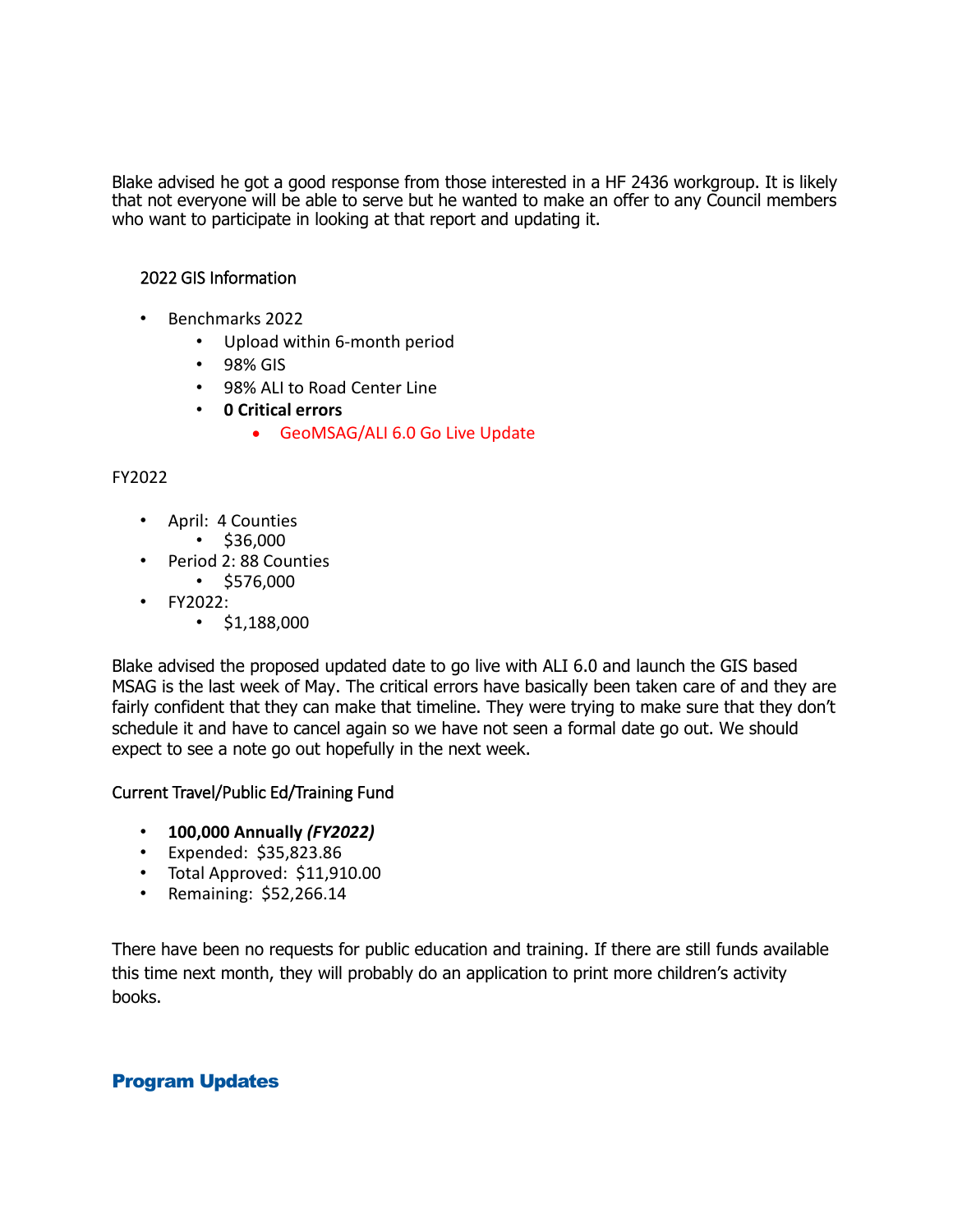- **Chickasaw Co went live with MAX Call Taking and Zetron PBX on April 27.**
- **Howard Co MAX Call Taking goes live May 18.**
- **Ida Co MAX Call Taking goes live May 19**
- **Audubon Co MAX Call Taking goes live May 25.**
- **Marion PD MAX Call Taking goes live June 8.**



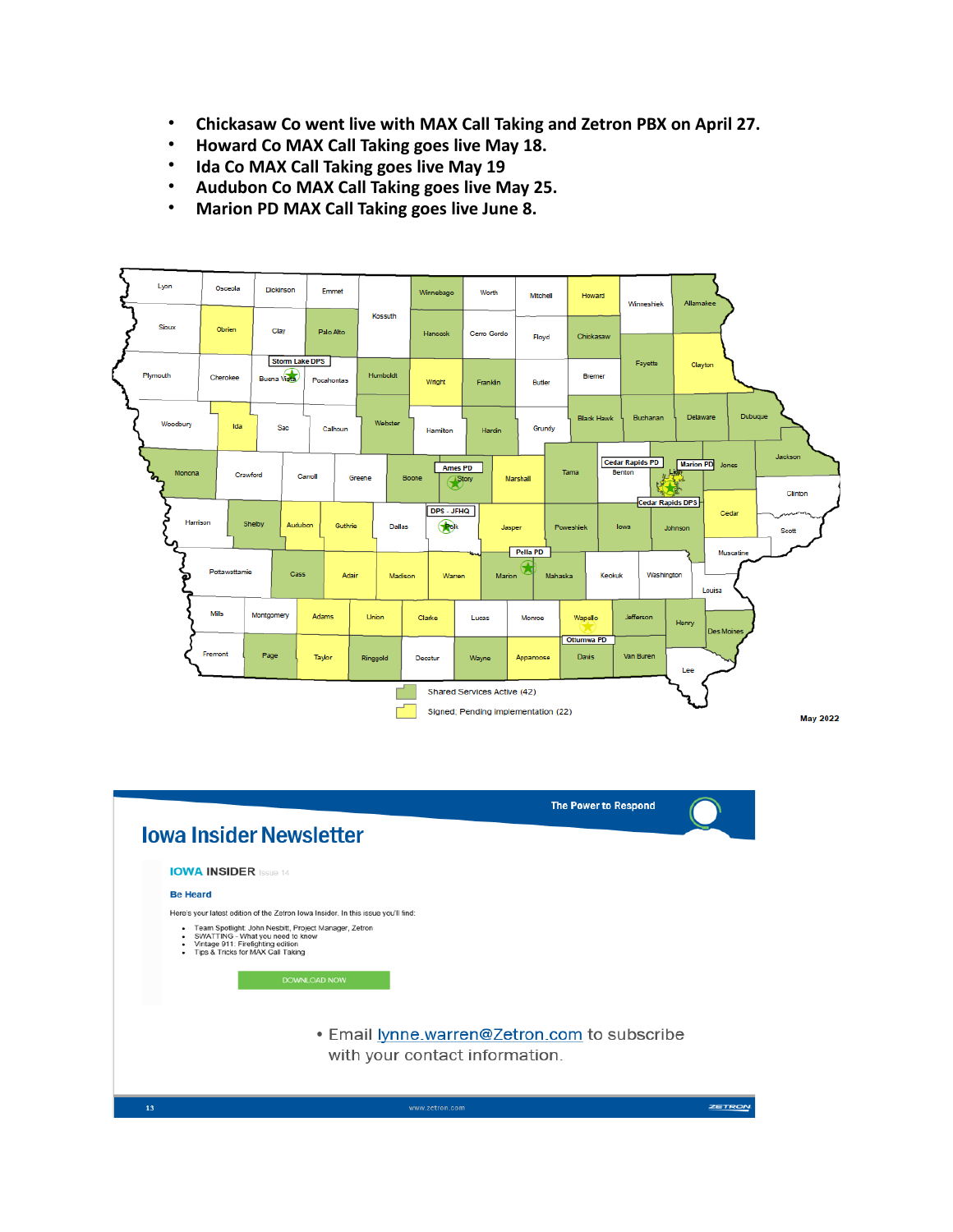# Questions?

New website: https://homelandsecurity.iowa.gov/programs/911program/

# **Training Funds Request**

None.

# **Technical Advisory**

Jack DeAngelo reported getting a call from two gentleman here in Iowa with FirstNet basically soliciting extra bandwidth on the FirstNet network for communication providers to use their network for their business cell phones and devices. They said it was a federal program where communications providers who qualified could use their network and change over their cell phones and devices that the communications providers use in their company. He has not dug into it yet but is interested in more information if anyone has heard anything on it. SWIC Maiers asked DeAngelo to summarize this up in an email and send it to him, he will forward it on through the chain and ask questions.

# **SWIC Chris Maiers gave the following update**

- An updated standard is up for approval: *ISICS Standard 4.6.0 – System Maintenance: Programming, Qualifications*.
	- o This standard was updated to account for some newer best practices in the cybersecurity management of a network like ISICS.
- and Customer Enterprise Network
- Information Sharing Framework Project Update
	- o The follow-up meeting was held with the DPS, DSM Metro and Boone County groups. The report is being drafted, so hopefully we'll have something to share soon on the CAD-to-CAD work being done.
- ISICS Update
	- o The public comment period for the encryption documents closed. We are working on comment adjudication now.
- Status Board Update.
	- $\circ$  We are expecting to deploy the new StatusBoard updates on May 26<sup>th</sup>.
- TICP/FOG/eFOG
	- o The draft is back with the CISA staff for some editing following comments from the ISICSB.
- The West STR deployment in Clinton is nearly concluded. Once Clinton is finished with their recovery efforts, the West STR will be demobilized and undergo some maintenance.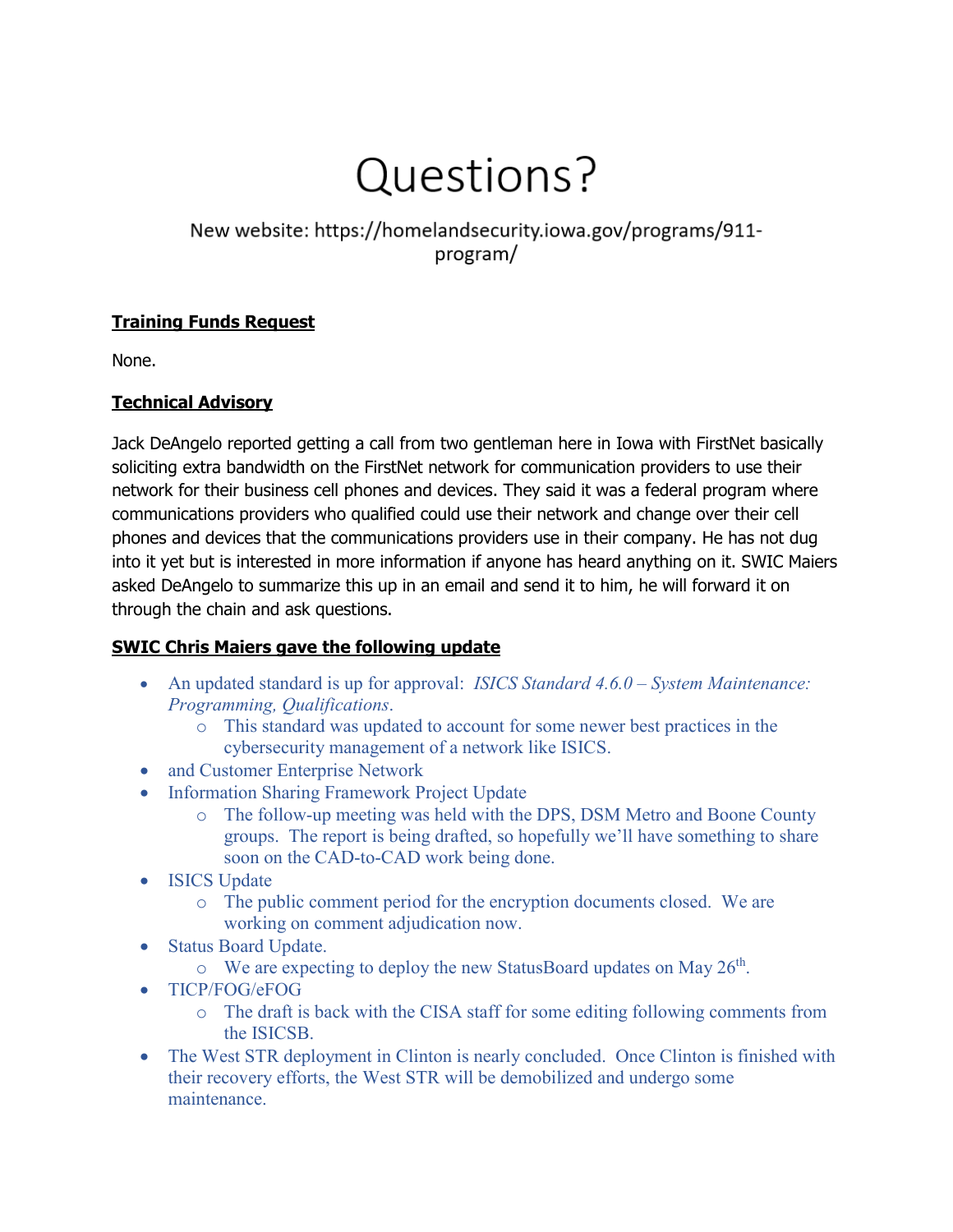- Training and TA Requests Update
	- o State Sponsored COML In September at Westcom. An announcement will be coming Friday.
	- $\circ$  COMT The week of June 6<sup>th</sup>. Sign-up form is on the ISICSB web site.
	- o INTD Begins next week in Marshalltown.
	- o COMMEX Work is on-going for the logistics. This will likely be this fall in Creston.
- ISICS applications approved last month:
	- o Audubon County Sheriff's Office (update) Level 3
	- o Clinton County (update) Level 4
	- o Guthrie County Rural Electric Cooperative Level 2
	- o Hancock County (update) Level 4
	- o Shelby County (update) Level 3
- ISICS application up for approval today:
	- o Davis County Sheriff's Office Level 2
	- o Monroe County Sheriff's Office Level 1
	- o Palo Alto County Sheriff Level 2
- New FirstNet sites over the past month in Iowa:
	- o One is located SE of Omaha in Silver City, IA
- Lt. Hove and I will be heading to St. Louis next week for a series of NASNA meetings.

# **James Stromberg Update**

James Stromberg reported that CISA Emergency Communications Division is ramping up for a joint SAFECOM National Council of Statewide Interoperability Coordinators meeting to be held the week of June 6<sup>th</sup> in Coronado, California. This is the first all hands meeting of Statewide Interoperability Coordinators since COVID, and it will be a terrific opportunity for learning and relationship development. He is looking forward to seeing the Iowa team at the NASNA Interoperability workshop in St. Louis in a couple of weeks.

SWIC Maiers covered the technical assistance very thoroughly. CISA reminds all emergency communications critical infrastructure owners to keep your cybersecurity "Shields Up" for more information go to cisa.gov and follow the "Shields Up" link for important information about cybersecurity.

To contact James his email is [james.stromberg@cisa.dhs.gov](mailto:james.stromberg@cisa.dhs.gov) or his phone is 202-731-6350.

# **34A Update**

None.

# **Baseline Knowledge for 911 Communications**

None.

**Legislative Issues**